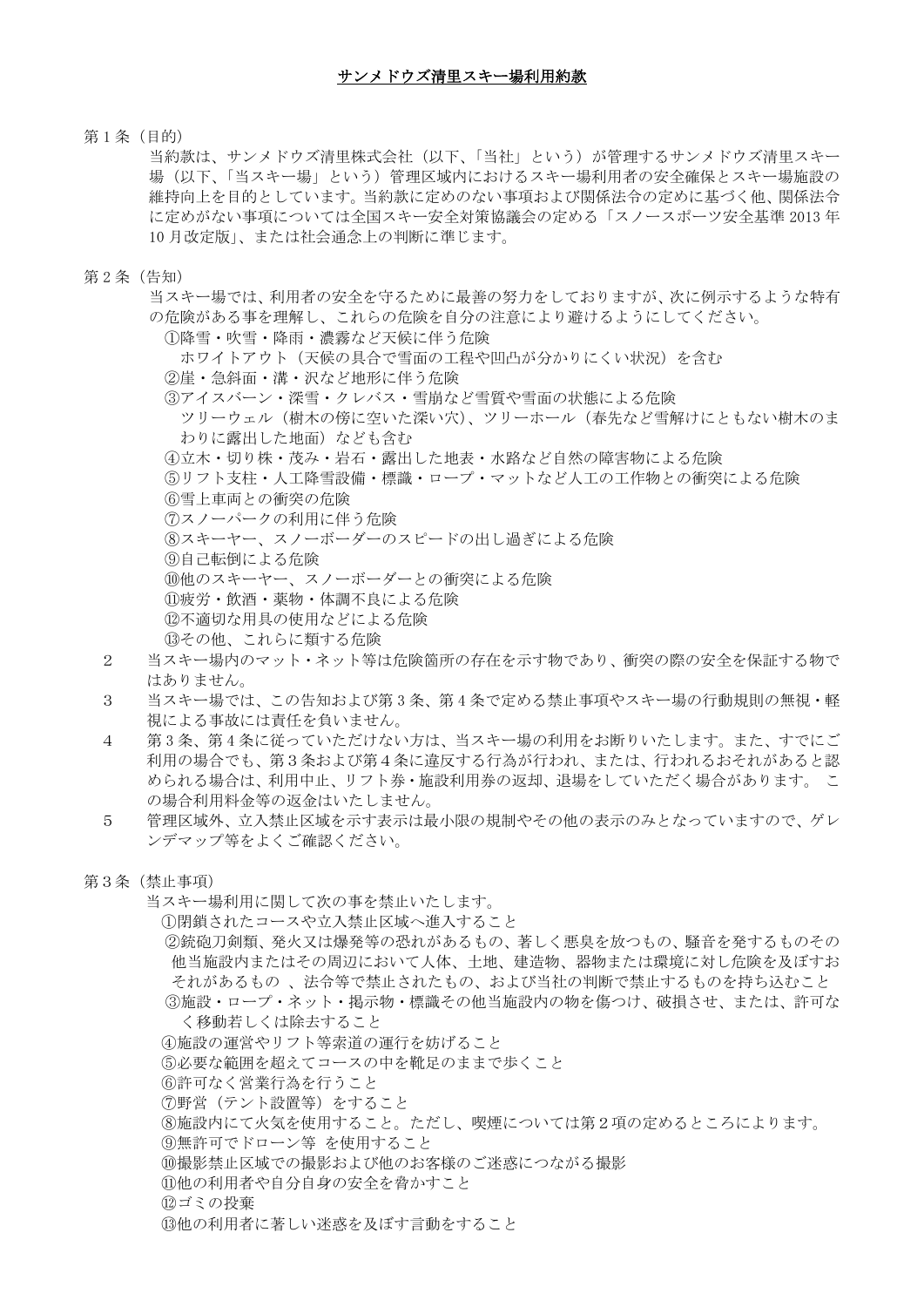⑭当社又は当施設の従業員に対し、暴力的要求行為を行いまたは、合理的な範囲を超える負担を求 めること

⑮法令等で禁止されていること

- 2 喫煙(電子タバコ、加熱式タバコを含む)は、当社が定める所定の場所に限り認めます。喫煙時には 火気に注意し、吸殻やマッチは必ず火を完全に消して灰皿に入れてください。
- 第4条(行動規則)
	- 当スキー場では、次の行動規則を守ってご利用をお願いします。

①他人を傷つけたり、他人の安全を脅かしてはならない。

②地形・天候・雪質・技能・体調・混雑等の状況に合わせてスピードをコントロールし、いつで も危険を避けるために止まれるよう、滑り方を選らばなければならない。

- ③自らの前方にいる人の滑走を妨害してはならない。
- ④他の人を追い越すときは、その人との間隔を十分にあけなければならない。

⑤滑り出すとき、合流するとき、斜面を横切るときは、周囲をよく見て安全を確かめなければな らない。

- ⑥コースの中で座り込んではならない。せまい所や上から見通せない所では立ち止まることも慎 まなければならない。転んだときはすばやくコースをあけなければならない。
- ⑦登るとき、歩くとき、止まるときは、コースの端を利用しなければならない。
- ⑧スキー・スノーボード・雪上滑走用具には、流れ止めをつけなければならない。
- ⑨掲示・標識・場内放送等の注意を守り、スキー場のパトロールおよび係員の指示には従わなけ ればならない。
- ⑩事故に遭遇したときは救助活動と通報に協力し、当事者・目撃者を問わず氏名、住所および電 話番号を明らかにしなければならない。この場合、当社は、当該氏名等の情報を当該事故に対 する対応に必要な限度で、自ら利用し、または関係する官公署、医療機関等に提供する。 ⑪当スキー場では、当社の許可した雪上滑走用具以外は使用することはできない。
- 第 5 条(利用者の責任)

当社は、本条第1項の告知、第3条で定める禁止事項または第4条で定める行動規則に違反したこ とにより発生した事故に対し責任を負いません。また、これらの違反行為により当社に損害または 賠償費用が発生した場合、当社は、その事故を発生させた利用者に対してこの損害の賠償または発 生した費用を請求し、当該利用者は、これを支払います。

- 2 本約款等に違反し、当スキー場管理区域の外に出たスキー場利用者またはその知人等から当社に遭 難救助の要請があったときは、当社は、単独または関係官公庁等と協力して救助活動を行います。 この場合、救助活動終了後、捜索、救助に要した人件費、雪上機器費用、索道運行費用、照明電気 費用、その他発生した費用の一切を当該スキー場利用者に請求し、当該利用者はこれを支払いま す。
- 3 当社は、利用者が携帯した物を当社の設置する有料鍵付き収納に収納した場合を除き、当施設内な らびに駐車場における盗難等に対し責任を負いません。また、有料鍵付き収納の鍵を紛失・破損し た場合、当該利用者は、鍵の交換費用として金2、000円を請求し、当該利用者は、これを支払 います。
- 4 撮影画像の公開について、撮影を許可していない人 が映り込んでいる画像や動画の公開によるトラ ブルに関し、当社は一切の責任を負いません。
- 5 索道施設については、当社が定める「索道事業運送約款」に従いご利用ください。
- 6 有料遊戯施設については、当社が定める「利用規則」 に従いご利用ください。

第 6 条(不可抗力等)

天災、感染症の拡大その他の不可抗力に基づく事由による場合、施設利用者の安全が確保できないお それがある場合、または、権限を有する行政機関による協力要請、行政指導、指示または行政処分が なされた場合には、 施設およびリフトの一部または全部の営業を休止することがあります。

- 2 風、雨、雪、霧などにより安全確保のため施設営業および索道の運転を中止した場合は、利用料金等 の返金は致しません。
- 第 7 条(感染症防止対策)

当施設では、明らかに感染症に罹患していると認められる方の利用をお断りいたします。

- 2 当施設では、感染症の拡大の状況に応じ、入場前の検温及び手指の消毒、ならびに当施設への入場、 出場の際および施設内においてマスクの着用及び利用者間に一定の距離をとる等、感染防止のために 必要な対策についてご協力をお願いすることがあります。
- 3 前項に基づき当施設が実施する感染防止対策にご協力いただけない場合、利用をお断りいたします。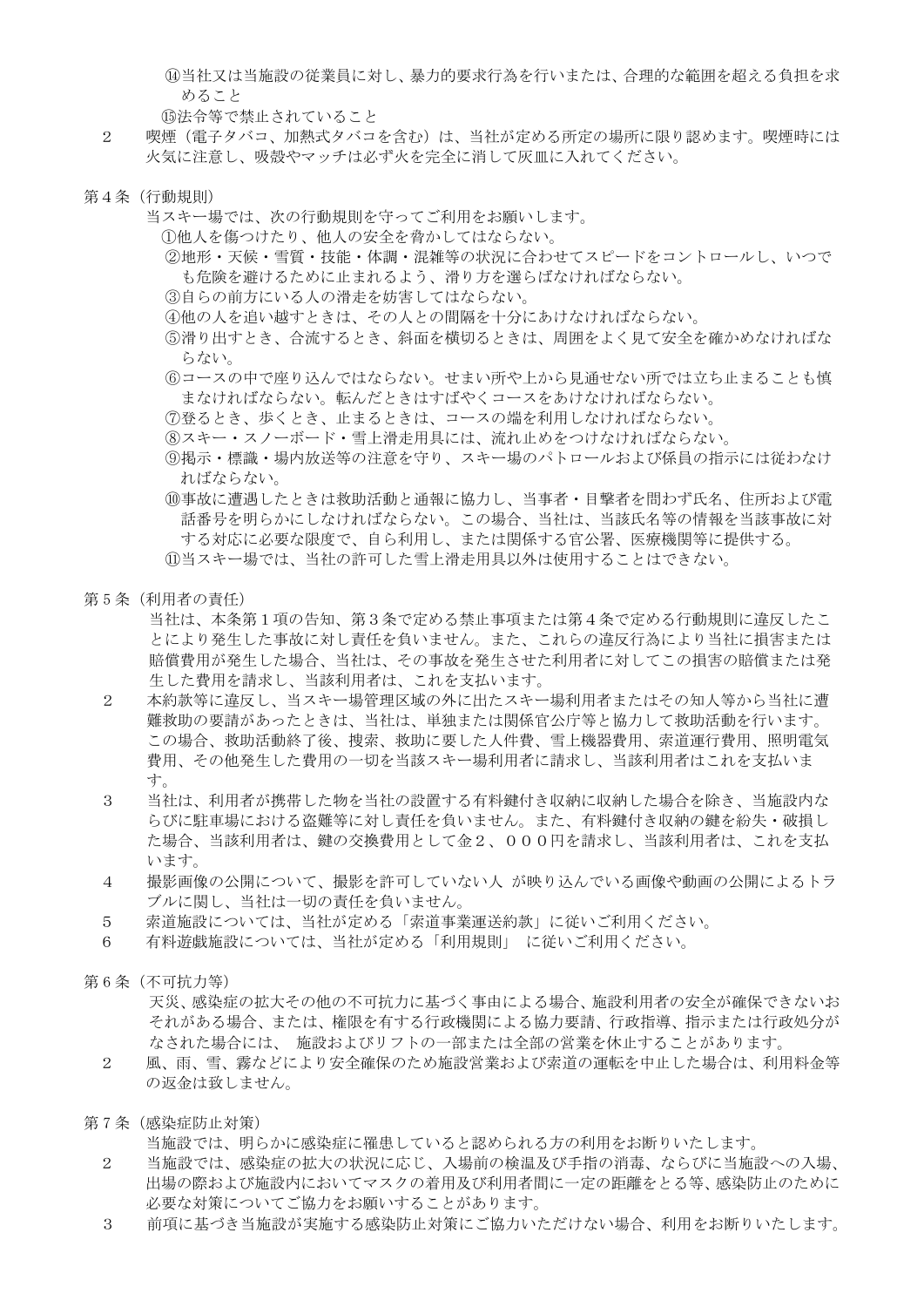また、すでにご利用の場合でも 、利用中止、リフト券・施設利用券の返却、退場をしていただく場 合があります。これらの場合、利用料金等の返金はいたしません。

- 第 8 条(その他)
	- 「暴力団員による不当な行為の防止等に関する法律」(平成4年3月1日施行)による指定暴力団お よび指定暴力団員ならびに反社会団体および反社会団体員等(暴力団および過激行動団体等ならび にその構成員)は、当施設を利用できません。暴力団又は暴力団員が事業活動を支配する法人その他 の団体であるとき及び法人でその役員のうちに暴力団員に該当する者があるものについても、同様 とします。
	- 2 当施設の利用者の中に前項に該当する者がいると判明した場合には、直ちに当施設の利用をお断りし、 施設外へ退去していただきます。当施設の指示に従っていただけない場合は、警察等関係機関に通報 いたします。
- 第 9 条(利用約款の変更)
	- 当社は以下の場合、当社の判断により、 利用約款を変更することができます。
		- ①利用約款の変更が、施設利用者の一般の利益に適合するとき。 ②利用約款の変更が、契約をした目的に反せず、かつ変更の必要性、変更後の内容の相当性、変更 の内容その他の変更に係る事情に照らして合理的なものであるとき。
	- 2 当社は前項による利用約款の変更にあたり、変更後の利用約款の効力発生日の 1 か月前までに、 利 用約款を変更する旨および変更後の利用約款の内容とその効力発生日を当社ウェブサイトに掲示し、 通知します。
	- 3 本条による変更後の利用約款の効力発生日以降に施設利用者が当施設を利用したときは、利用約款の 変更に同意したものとみなします。

(附則)

制定・施行 2019年12月1日

改定 2021年12月1日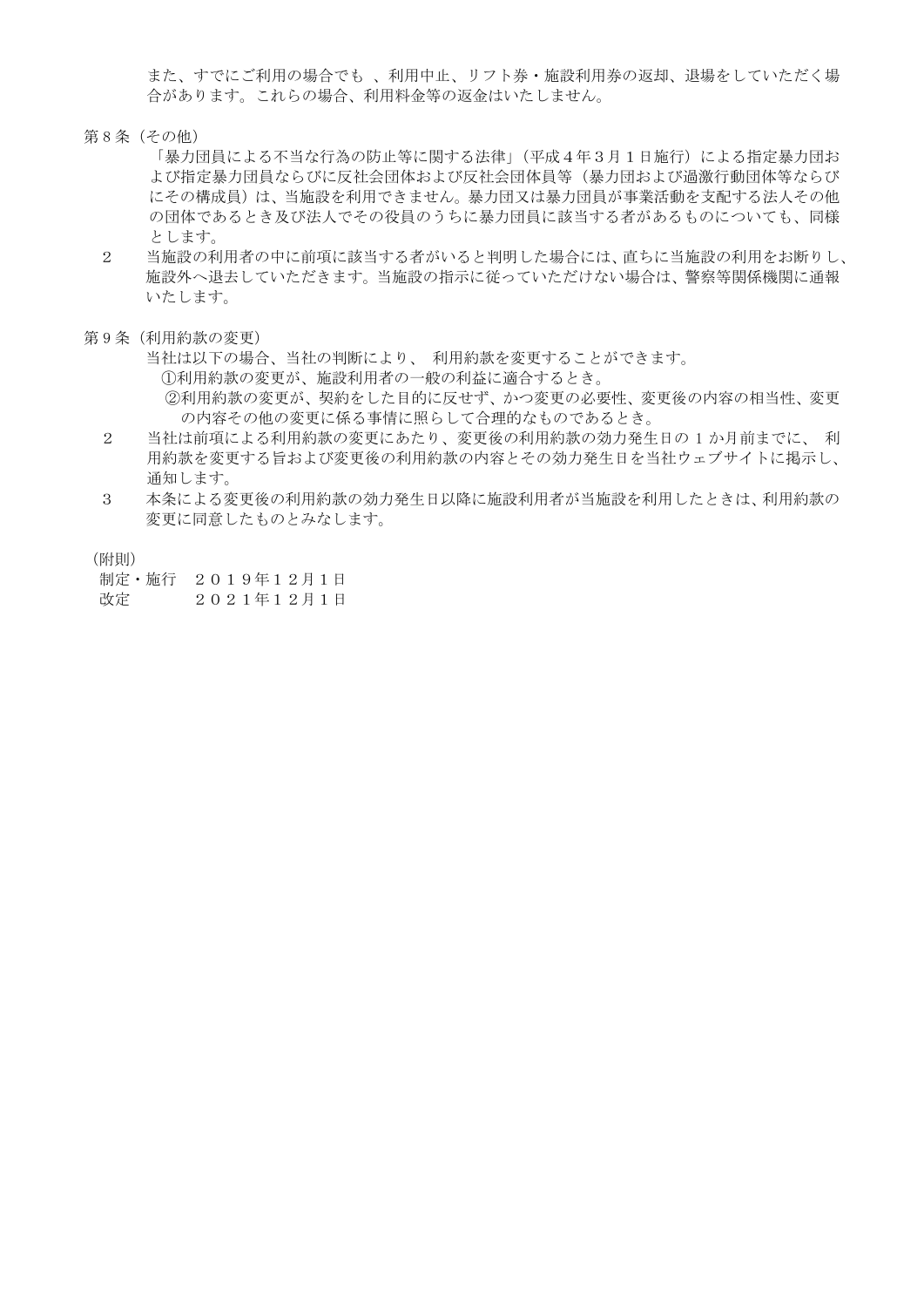## **Sun Meadows Kiyosato Ski Resort Rules and Regulations**

#### **Article 1: Purpose**

The purpose of the Sun Meadows Kiyosato Ski Resort Rules and Regulations ("Rules and Regulations") is to ensure the safety of guests and to maintain and improve ski resort facilities of the Sun Meadows Kiyosato Ski Resort ("Ski Resort") operated by the Sun Meadows Kiyosato Co., Ltd. ("Sun Meadows Kiyosato" or "we"). Matters not specified in these Rules and Regulations, and matters specified in the relevant laws and regulations as well as those not specified in these relevant laws and regulations are handled in accordance with the Standards on Snow Sports Safety (October 2013 Revision) defined by the Japan Association for Skiing Safety as well as judgments based on social norms.

## **Article 2: Notice**

At the Ski Resort, we do our best to protect the safety of our guests, but you must understand and be aware of the hazards inherent to ski resorts as illustrated in each of the following items and take your own caution to avoid them.

- (1) Hazards associated with weather conditions, such as snowfall, snowstorm, rain and dense fog (including a whiteout, a weather condition with severely reduced visibility where snow surface irregularities become invisible)
- (2) Hazards associated with particular terrains, such as cliffs, steep slopes, ditches and streams
- (3) Hazards caused by snow quality and snow surface conditions, such as surface freezing, deep snow, crevasse and avalanche (including a tree well, a deep snow-covered hollow around the tree base, and a tree hole, a bare spot around the tree base caused by the melting of snow in early spring)
- (4) Hazards caused by natural obstacles, such as trees, stumps, bushes, rocks, bare spots and water channels
- (5) Hazards of colliding with man-made objects, such as a support pillar of a lift, snow-making equipment, sign, rope and mat
- (6) Hazard of colliding with a snow mobile
- (7) Hazards associated with the use of a snow park
- (8) Hazards caused by skiers and snowboarders going too fast
- (9) Hazard of falling
- (10) Hazard of colliding with other skiers and snowboarders
- (11) Hazards caused by fatigue, drinking, taking drugs and poor physical condition
- (12) Hazards caused by the use of inappropriate ski and snowboard gear
- (13) Other hazards similar to those listed above

2. Mats, nets and other similar items installed within the Ski Resort just show where hazards are and do not guarantee your safety when you collide with them.

3. At the Ski Resort, we are not held responsible for any accident caused by ignoring or not fully complying with our rules, including this notice and matters prohibited and described in Article 3 (Prohibited Actions) and Article 4 (Rules for the Conduct of Skiers and Snowboarders) below.

4. If you do not follow Articles 3 and 4 below, we retain the right to refuse you as a guest at the Ski Resort. Even if you have already paid for lifts and other services, and when you have conducted an act or are found to be likely to conduct an act in violation of Article 3 or Article 4, we may ask you to discontinue using the Resort, return your tickets including lift tickets and facility use tickets and leave the Ski Resort without reimbursing these fees.

5. We do provide warnings and other signs to mark off-limits areas and areas not managed by us, but it is your responsibility to check courses and other maps to stay away from these areas.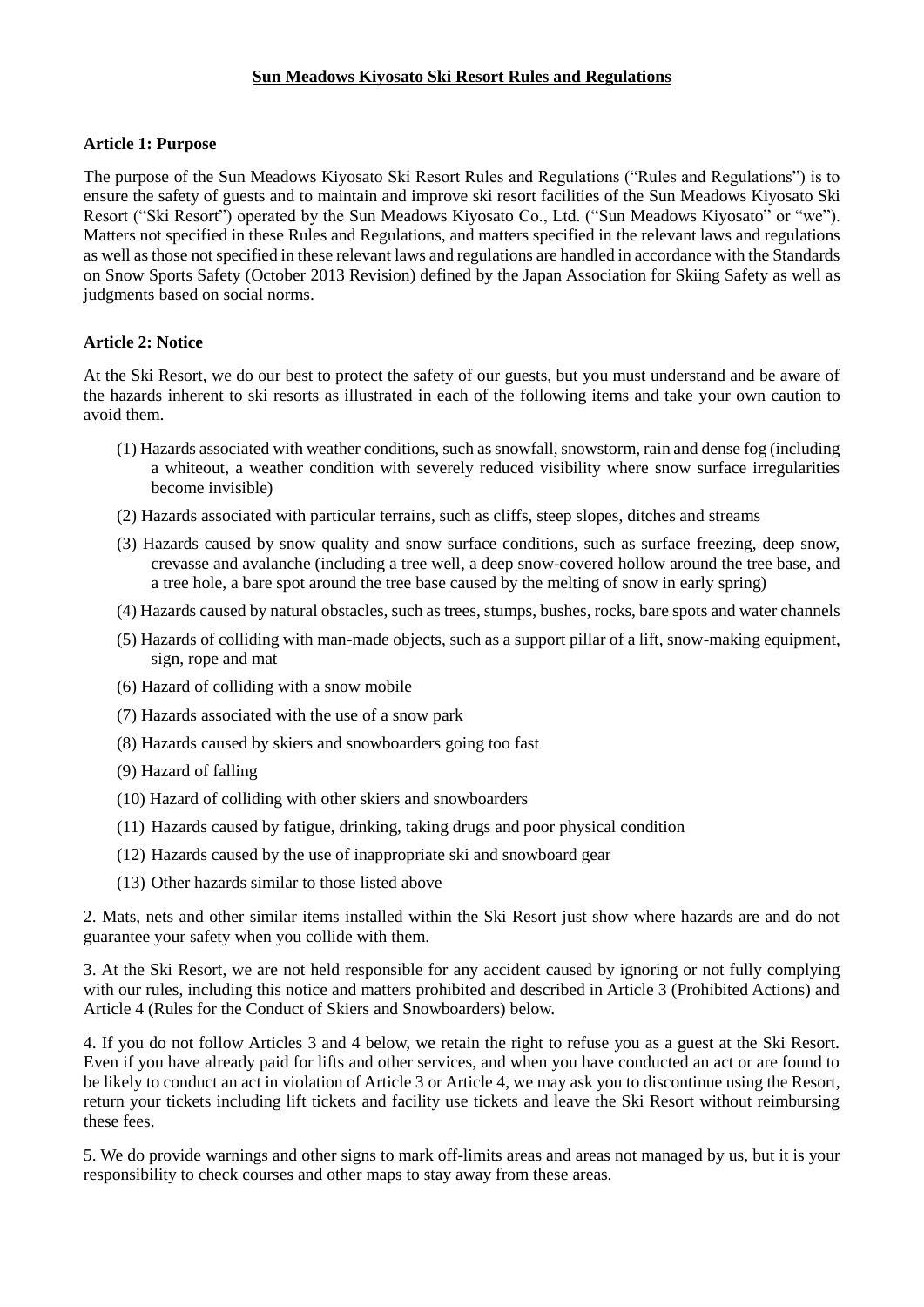### **Article 3: Prohibited Actions**

Sun Meadows Kiyosato prohibits the following actions at the Ski Resort.

- (1) Entering any closed course or off-limits area
- (2) Bringing guns and swords, explosive or combustible substances, malodorous substances, items generating an extremely loud noise, or substances that pose a risk of danger to people, land, structures, equipment or the environment in and around the Ski Resort, substances prohibited by law, and substances prohibited in our judgment
- (3) Intentionally causing damage or destroying the Ski Resort property, including ropes, nets, notices and signs, or transferring or removing them without our approval
- (4) Intentionally interrupting operation of the facility, lifts and ropeways
- (5) Walking on a course wearing regular shoes beyond the extent necessary
- (6) Selling anything without permission
- (7) Camping out, including putting up tents
- (8) Using fire in the Ski Resort (smoking in the Ski Resort is subject to the rules set forth in Article 2)
- (9) Using drones without our approval
- (10) Taking photographs in prohibited areas or taking photographs that may cause annoyance to other guests
- (11) Endangering the safety of other guests or yourself
- (12) Dumping garbage
- (13) Engaging in behavior that may disturb other guests
- (14) Making violent demands or requests beyond a reasonable scope of us or our employees
- (15) Engaging in any other act prohibited by laws and regulations

2. Smoking (including smoking of electronic cigarettes and smoking of heated tobacco) is permitted only in the areas specified by Sun Meadows Kiyosato. You must watch out for fire when smoking. You must completely extinguish cigarette butts and matches at all times and put them into ashtrays.

#### **Article 4: Rules of Conduct for Skiers and Snowboarders**

At the Ski Resort, we ask you to observe the following Rules of Conduct of Skiers and Snowboarders ("Rules of Conduct").

- (1) Do not injure other people or endanger their safety.
- (2) Control your speed according to the terrain, weather, snow quality, your abilities and physical conditions and the degree of congestion so that you can stop immediately to avoid any hazard.
- (3) Do not obstruct people ahead of you.
- (4) Leave enough space when overtaking someone ahead of you.
- (5) Look around to make sure it is safe when you start going downhill, are merging into a trail or crossing the slope.
- (6) Do not stay on a course sitting down. Also refrain from stopping in a narrow place or a place not visible from above. Move away from a trail promptly when you fall.
- (7) Keep to the side of a course when you climb up, walk and stop on the course.
- (8) Use retention devices to prevent loose skis, snowboards or other snow sledding equipment from sliding down the slope.
- (9) Observe notices and signs posted and announcements broadcast within the Ski Resort and follow instructions of the Ski Resort's patrols and staff.
- (10) If you see an accident, report it and cooperate in rescue activities. Provide your name, address and phone number regardless of being a party to the accident or just being a witness. We will use this information or provide it to the relevant authorities and medical and other institutions to the extent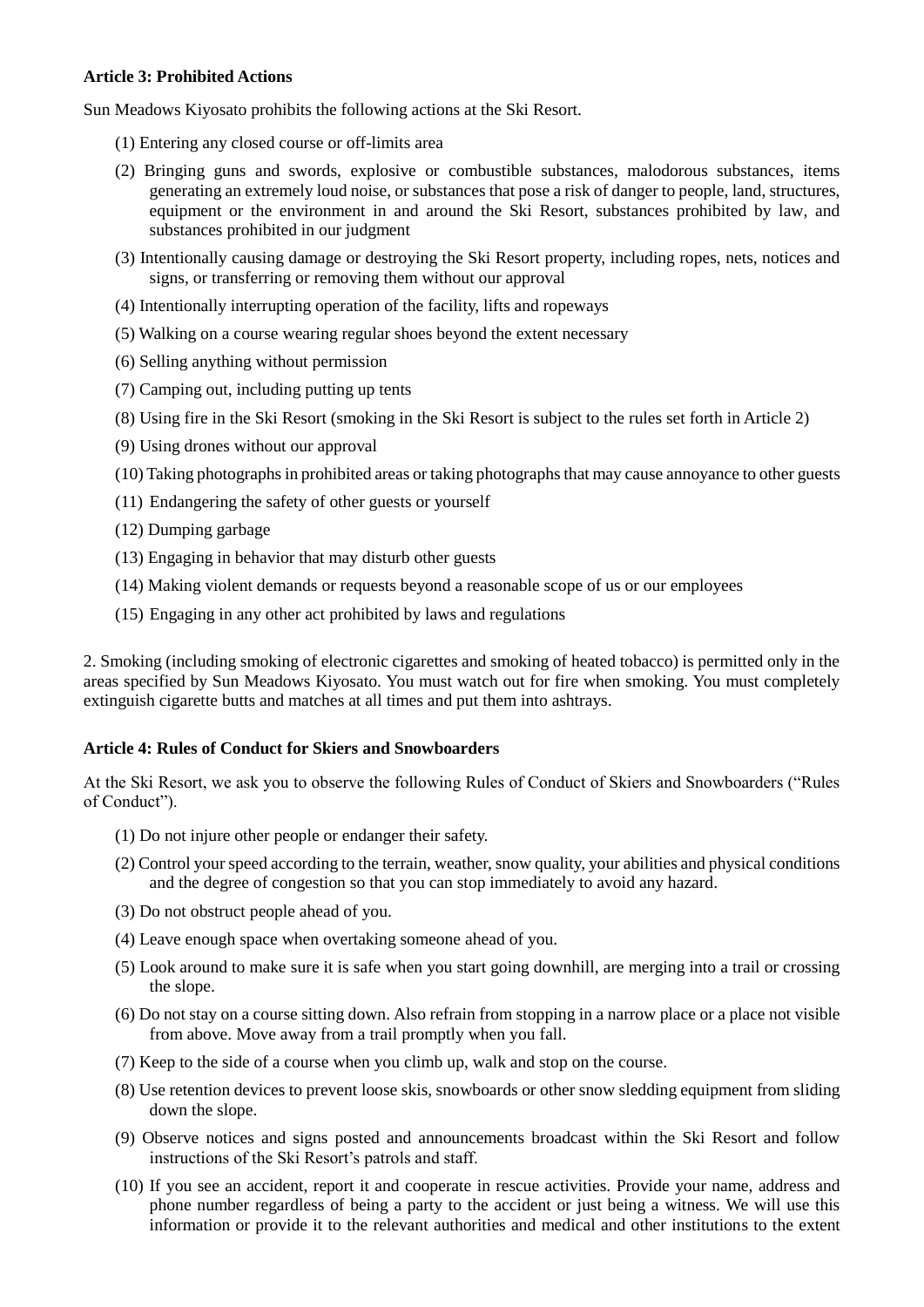necessary to handle the accident.

(11) At the Ski Resort, you are not allowed to use any snow sledding equipment not approved by us.

## **Article 5: Guest Responsibility**

Sun Meadows Kiyosato is not held responsible for any accident caused by your violating the notices under Paragraph 1 of this article, the prohibited actions under Article 3, or the Rules of Conduct under Article 4. If the violation causes damage to us or we pay damage compensation because of the violation, that the guest who caused the accident compensate us for the damage or repay the damage compensation we have paid, and the guest must comply with that demand.

2. Going outside the areas managed by the Ski Resort is a violation of these Rules and Regulations. If rescue is requested by you (or your acquaintance) in these areas, we will conduct rescue activities on our own or jointly with the relevant authorities, and upon completion, will charge you all expenses associated with your rescue. These include expenses for people involved in your search and rescue, expenses for using snow equipment and lights and for operating lifts and ropeways and other expenses. You or any acquaintance who has been rescued must pay these expenses.

3. Sun Meadows Kiyosato does not accept responsibility for any theft, etc. occurring in the facilities or parking lot in the Resort, except in cases where the guest stores his or her belongings in the pay storage locked with a key operated by Sun Meadows Kiyosato. If a guest loses or damages the key for such pay storage, the guest will be required to pay 2000 yen as a replacement fee.

4. Sun Meadows Kiyosato does not accept responsibility for any trouble caused by the publication of any image or video of a person who appears in a photograph or filming without giving their consent.

5. You must use lifts and ropeways safely in accordance with our Lift and Ropeway Rules and Regulations.

6. You must use equipment in accordance with the regulations for use established by us.

#### **Article 6: Matters beyond Our Control**

Sun Meadows Kiyosato may suspend all or part of the operation of the Ski Resort and its facilities including lifts when there is a matter beyond its control such as a natural disaster of the spread of an infectious disease, or a situation where ensuring of the safety of the guests of the Ski Resort is impossible or there is a request for cooperation, administrative guidance or directive or administrative disposition from any competent public agency.

2. Sun Meadows Kiyosato will not return use fees, etc. even when the operation of the facilities and ropeways is suspended for securing of the safety of the guests due to wind, rain, snow, or fog, etc.

# **Article 7: Actions for Prevention of Infectious Disease**

A guest who is recognized as obviously having contracted any infectious disease will be prohibited from using the Ski Resort.

2. Sun Meadows Kiyosato may request the guests of the Ski Resort to cooperate with Sun Meadows Kiyosato for the prevention of the infection by measuring their temperature and disinfecting their hands and fingers before entering the Ski Resort, and wearing masks and keeping a certain distance among themselves in the Ski Resort when entering and using the Resort, and taking other necessary actions for the prevention of the infection, depending on the circumstances of the spread of such infectious disease.

3. We may refuse the use of the Resort by any guest who does not cooperate for the actions implemented by Sun Meadows Kiyosato for the prevention of the infection in the Ski Resort as set forth in the preceding paragraph. If the guest has already started using the Ski Resort, Sun Meadows Kiyosato may request the guest to discontinue using the Ski Resort, return the lift ticket and the resort use ticket, and were leave the Ski Resort. In such a case, Sun Meadows Kiyosato will not return the resort use ticket fee, etc.